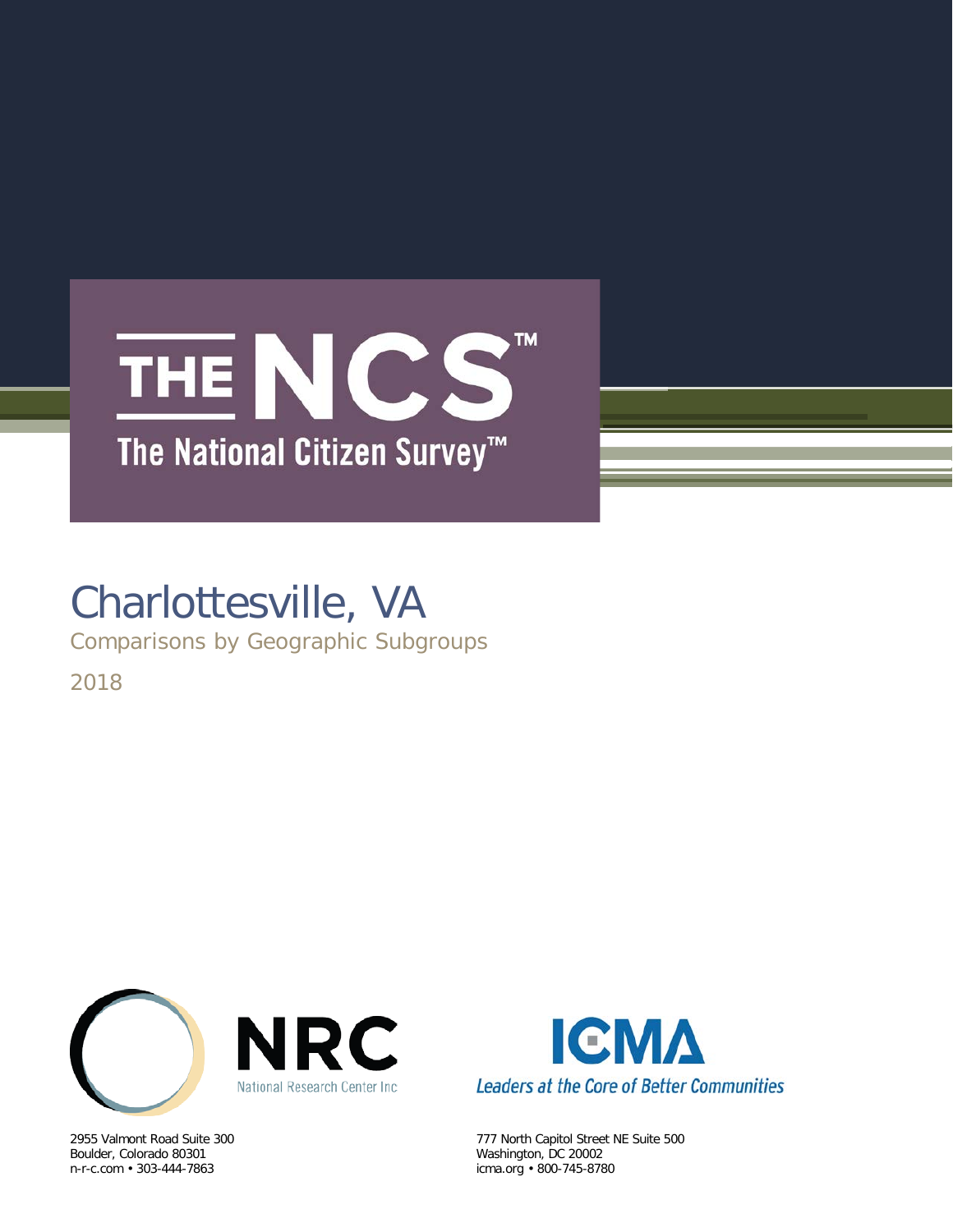# **Summary**

The National Citizen Survey™ (The NCS™) is a collaborative effort between National Research Center, Inc. (NRC) and the International City/County Management Association (ICMA). The survey and its administration are standardized to assure high quality research methods and directly comparable results across The NCS communities. Communities conducting The NCS can choose from a number of optional services to customize the reporting of survey results. Charlottesville's Comparisons by Geographic Subgroups Report is part of a larger project for the City and additional reports are available under separate cover. This report discusses differences in opinion of survey respondents by neighborhood.

### **Understanding the Tables**

For most of the questions, one number appears for each question. Responses have been summarized to show only the proportion of respondents giving a certain answer; for example, the percent of respondents who rated the quality of life as "excellent" or "good," or the percent of respondents who participated in an activity at least once. It should be noted that when a table that does include all responses (not a single number) for a question that only permitted a single response does not total to exactly 100%, it is due to the common practice of percentages being rounded to the nearest whole number.

The subgroup comparison tables contain the crosstabulations of survey questions by neighborhood. Chi-square or ANOVA tests of significance were applied to these breakdowns of survey questions. A "p-value" of 0.05 or less indicates that there is less than a 5% probability that differences observed between groups are due to chance; or in other words, a greater than 95% probability that the differences observed in the selected categories of the sample represent "real" differences among those populations. As subgroups vary in size and each group (and each comparison to another group) has a unique margin of error, statistical testing is used to determine whether differences between subgroups are statistically significant. Statistical testing was not performed on multipleresponse questions.

Each column in the following tables is labeled with a letter for each subgroup being compared. The "Overall" column, which shows the ratings for all respondents, also has a column designation of "(A)", but no statistical tests were done for the overall rating.

For each pair of subgroup ratings within a row (a single question item) that has a statistically significant difference, an upper case letter denoting significance is shown in the cell with the larger column proportion. The letter denotes the subgroup with the smaller column proportion from which it is statistically different. Subgroups that have no upper case letter denotation in their column and that are also not referred to in any other column were not statistically different.

For example, in Table A below, respondents in Districts 1 (A) and 2 (B) gave significantly lower ratings to overall quality of life than respondents in Districts 3 (C) and 4 (D), as denoted by the "A B" listed in the cell of the ratings for Districts 3 and 4. The overall quality of life rating in District 4 (D) also was significantly lower than that of District 3 (C) (as indicated by the "D" in the rating for District 3).

|                                    |            | District   |            | Overall    |     |
|------------------------------------|------------|------------|------------|------------|-----|
| Percent rating positively (e.g.,   | District 1 | District 2 | District 3 | District 4 |     |
| excellent/good)                    | (A)        | (B)        | (C)        | (D)        | (A) |
| The overall quality of life in ABC | 73%        | 74%        | 79%<br>ABD | 76%<br>A B | 78% |
| Overall image or reputation of ABC | 65%        | 66%        | 69%        | 71%        | 70% |
|                                    |            |            | ΑB         | ABC        |     |
| ABC as a place to live             | 80%        | 81%        | 85%        | 82%        | 84% |
|                                    |            |            | ABD        | A B        |     |

Figure 1: Community Characteristics – General (Example Only)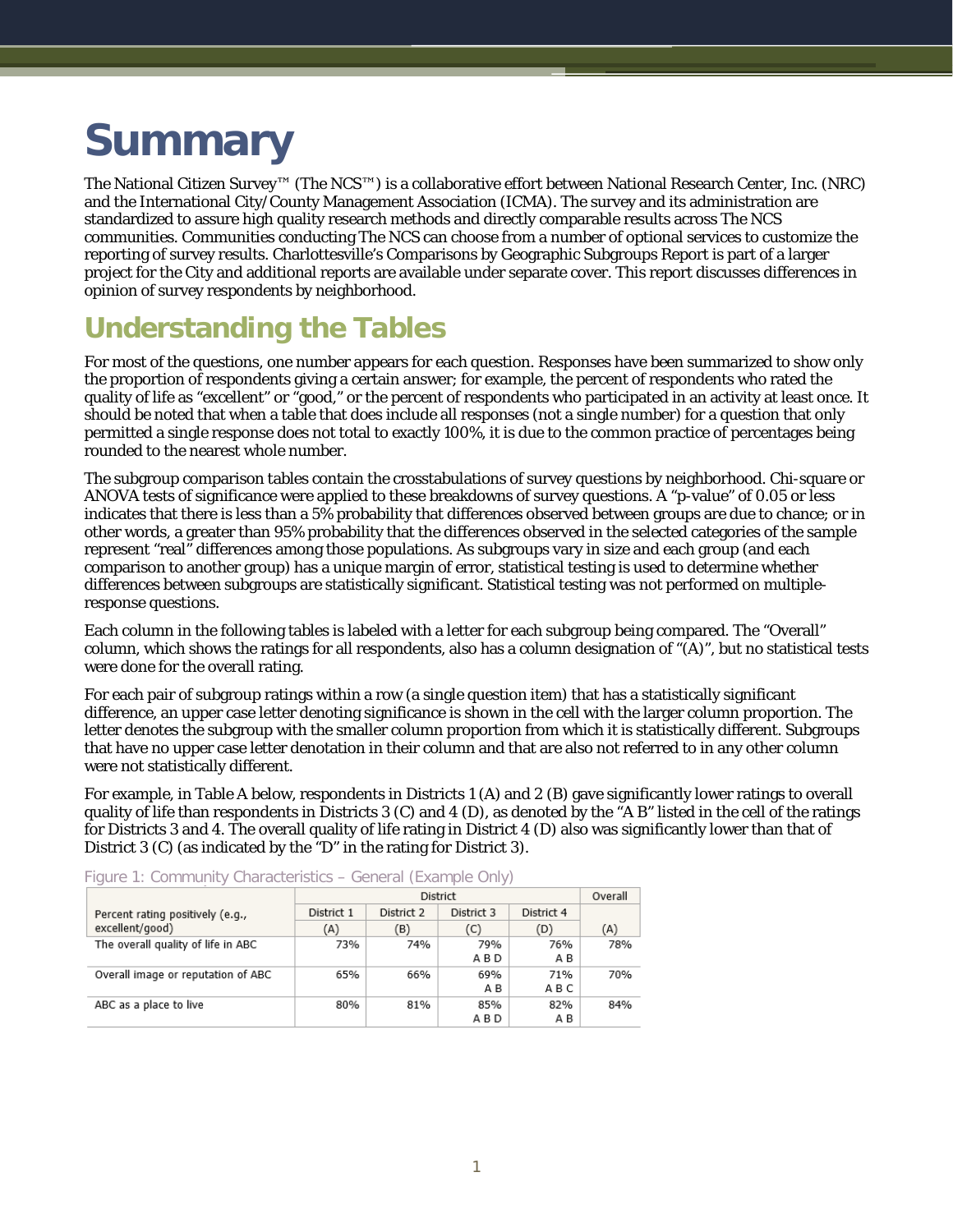Six geographic subareas were tracked for comparison and the number of completed surveys for each are in the figure below. While residents' experiences and opinions did vary in many cases by their neighborhood, a clear pattern of how geographic location impacted opinion did not emerge. For example, those in one neighborhood may have had higher ratings than other neighborhood for some items in a topic area, but also some lower ratings under that same topic. Thus despite some variability, no neighborhood appeared to have consistently higher or lower ratings.

| $I$ qui $\sigma$ $\angle$ . Occupia qui illumination de la casa |                             |               |
|-----------------------------------------------------------------|-----------------------------|---------------|
| Area                                                            | Number of Completed Surveys | Response Rate |
| Greenbrier, Barracks/Rugby, Meadows                             | 63                          | 31%           |
| JPA, Fry's Springs, Johnson Village                             | 76                          | 24%           |
| Venable, Lewis Mountain, Barracks Road                          | 55                          | 16%           |
| Rose Hill, 10th and Page, Starr Hill and<br>Fifeville           | 44                          | 19%           |
| North Downtown, Locust Grove, Martha<br><b>Jefferson</b>        | 102                         | 30%           |
| Ridge, Belmont, Woolen Mills                                    | 72                          | 24%           |
| Area unknown                                                    |                             | N/A           |

#### Figure 2: Geographic Areas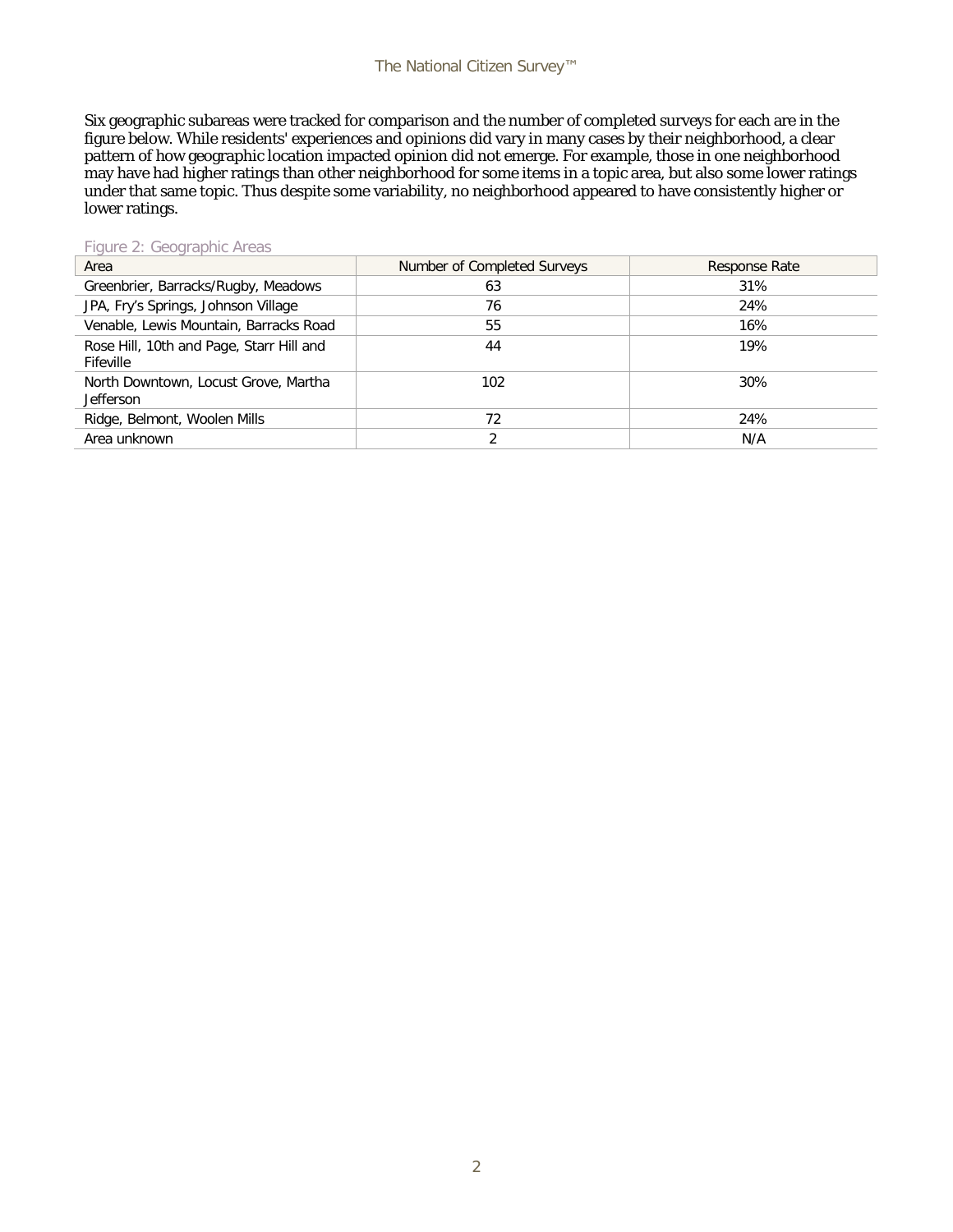#### Table 1: Community Characteristics - General

|                                |                 |                     |                    | Neighborhood         |                         |                     | Overall |
|--------------------------------|-----------------|---------------------|--------------------|----------------------|-------------------------|---------------------|---------|
|                                | Greenbrier.     |                     | Venable, Lewis     | Rose Hill, 10th and  |                         |                     |         |
|                                | Barracks/Rugby, | JPA, Fry's Springs, | Mountain, Barracks | Page, Starr Hill and | North Downtown, Locust  | Ridge, Belmont,     |         |
| Percent rating positively      | <b>Meadows</b>  | Johnson Village     | Road               | Fifeville            | Grove, Martha Jefferson | <b>Woolen Mills</b> |         |
| (e.g., excellent/good)         | (A)             | (B)                 | (C)                | (D)                  | (E)                     | (F)                 | (A)     |
| The overall quality of life in | 67%             | 91%                 | 91%                | 69%                  | 78%                     | 82%                 | 81%     |
| Charlottesville                |                 | ADE                 | A D E              |                      |                         | A                   |         |
| Overall image or reputation    | 58%             | 59%                 | 63%                | 65%                  | 55%                     | 55%                 | 59%     |
| of Charlottesville             |                 |                     |                    |                      |                         |                     |         |
| Charlottesville as a place to  | 73%             | 93%                 | 91%                | 93%                  | 81%                     | 87%                 | 87%     |
| live                           |                 | A E                 | A                  | A E                  |                         | $\mathsf{A}$        |         |
| Your neighborhood as a         | 88%             | 94%                 | 87%                | 85%                  | 86%                     | 78%                 | 87%     |
| place to live                  |                 |                     |                    |                      |                         |                     |         |
| Charlottesville as a place to  | 76%             | 86%                 | 85%                | 76%                  | 89%                     | 84%                 | 83%     |
| raise children                 |                 |                     |                    |                      |                         |                     |         |
| Charlottesville as a place to  | 75%             | 74%                 | 76%                | 86%                  | 76%                     | 66%                 | 75%     |
| retire                         |                 |                     |                    |                      |                         |                     |         |
| Overall appearance of          | 82%             | 87%                 | 96%                | 77%                  | 84%                     | 88%                 | 86%     |
| Charlottesville                |                 |                     | A D E              |                      |                         |                     |         |

#### Table 2: Community Characteristics - Safety

|                                     |                 |                  | Neighborhood       |                      |                      |              | Overall |
|-------------------------------------|-----------------|------------------|--------------------|----------------------|----------------------|--------------|---------|
|                                     | Greenbrier,     | JPA, Fry's       | Venable, Lewis     | Rose Hill, 10th and  | North Downtown,      | Ridge,       |         |
|                                     | Barracks/Rugby, | Springs, Johnson | Mountain, Barracks | Page, Starr Hill and | Locust Grove, Martha | Belmont,     |         |
| Percent rating positively (e.g.,    | <b>Meadows</b>  | Village          | Road               | Fifeville            | <b>Jefferson</b>     | Woolen Mills |         |
| excellent/good, very/somewhat safe) | (A)             | (B)              | (C)                | (D)                  | (E)                  | (F)          | (A)     |
| Overall feeling of safety in        | 87%             | 74%              | 70%                | 72%                  | 77%                  | 81%          | 76%     |
| Charlottesville                     |                 |                  |                    |                      |                      |              |         |
| In your neighborhood during the day | 91%             | 96%              | 92%                | 94%                  | 95%                  | 92%          | 94%     |
| In Charlottesville's                | 91%             | 96%              | 89%                | 85%                  | 88%                  | 91%          | 90%     |
| downtown/commercial area during     |                 |                  |                    |                      |                      |              |         |
| the day                             |                 |                  |                    |                      |                      |              |         |

### Table 3: Community Characteristics - Mobility

|                                                                    |                                                  |                                           |                                              | Neighborhood                                             |                                                   |                                        | Overall |
|--------------------------------------------------------------------|--------------------------------------------------|-------------------------------------------|----------------------------------------------|----------------------------------------------------------|---------------------------------------------------|----------------------------------------|---------|
| Percent rating positively (e.g.,<br>excellent/good, very/somewhat  | Greenbrier,<br>Barracks/Rugby,<br><b>Meadows</b> | JPA, Fry's<br>Springs, Johnson<br>Village | Venable, Lewis<br>Mountain, Barracks<br>Road | Rose Hill, 10th and<br>Page, Starr Hill and<br>Fifeville | North Downtown, Locust<br>Grove, Martha Jefferson | Ridge, Belmont,<br><b>Woolen Mills</b> |         |
| safe)                                                              | (A)                                              | (B)                                       | (C)                                          | (D)                                                      | (E)                                               | (F)                                    | (A)     |
| Overall ease of getting to the<br>places you usually have to visit | 65%<br>B                                         | 48%                                       | 70%<br>B                                     | 71%                                                      | 70%<br>B                                          | 68%                                    | 64%     |
| Traffic flow on major streets                                      | 31%                                              | 21%                                       | 30%                                          | 26%                                                      | 38%<br>B                                          | 26%                                    | 29%     |
| Ease of public parking                                             | 14%                                              | 26%<br>D                                  | 17%                                          | 10%                                                      | 24%                                               | 32%<br>A C D                           | 21%     |
| Ease of travel by car in<br>Charlottesville                        | 39%                                              | 48%                                       | 63%<br>A D                                   | 40%                                                      | 54%                                               | 56%                                    | 51%     |
| Ease of travel by public<br>transportation in Charlottesville      | 23%                                              | 43%                                       | 47%<br>A E                                   | 45%                                                      | 26%                                               | 35%                                    | 39%     |
| Ease of travel by bicycle in<br>Charlottesville                    | 28%                                              | 38%                                       | 46%                                          | 34%                                                      | 28%                                               | 22%                                    | 33%     |
| Ease of walking in Charlottesville                                 | 50%                                              | 55%                                       | 67%                                          | 76%<br>A B E                                             | 57%                                               | 69%<br>A                               | 62%     |
| Availability of paths and walking<br>trails                        | 60%                                              | 65%                                       | 68%                                          | 76%                                                      | 65%                                               | 69%                                    | 67%     |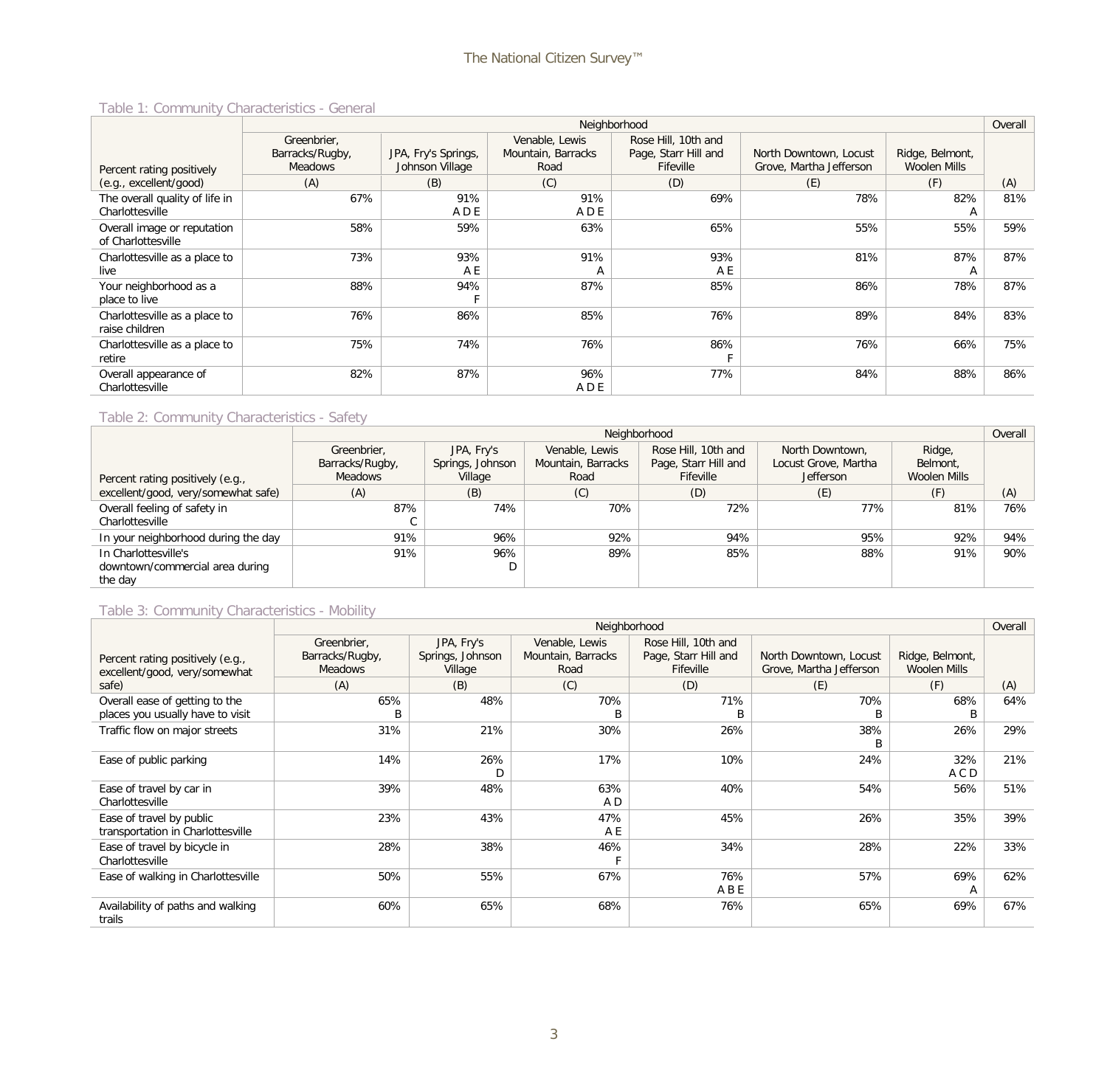#### Table 4: Community Characteristics - Natural Environment

|                                                              |                 |                  | Neighborhood       |                      |                         |                 | Overall |
|--------------------------------------------------------------|-----------------|------------------|--------------------|----------------------|-------------------------|-----------------|---------|
|                                                              | Greenbrier,     | JPA, Fry's       | Venable, Lewis     | Rose Hill, 10th and  |                         |                 |         |
| Percent rating positively (e.g.,                             | Barracks/Rugby, | Springs, Johnson | Mountain, Barracks | Page, Starr Hill and | North Downtown, Locust  | Ridge, Belmont, |         |
| excellent/good, very/somewhat                                | Meadows         | Village          | Road               | Fifeville            | Grove, Martha Jefferson | Woolen Mills    |         |
| safe)                                                        | (A)             | (B)              | (C)                | (D)                  | (E)                     |                 | (A)     |
| Quality of overall natural<br>environment in Charlottesville | 88%             | 82%              | 92%                | 84%                  | 82%                     | 82%             | 85%     |
| Air quality                                                  | 81%             | 88%              | 100%               | 79%                  | 90%                     | 90%             | 89%     |
|                                                              |                 |                  | A B D              |                      |                         |                 |         |
| Cleanliness of Charlottesville                               | 82%             | 82%              | 85%                | 75%                  | 77%                     | 84%             | 81%     |

#### Table 5: Community Characteristics - Built Environment

|                                                                                                                               |                                                  |                                           | Neighborhood                                 |                                                          |                                                             |                                    | Overall |
|-------------------------------------------------------------------------------------------------------------------------------|--------------------------------------------------|-------------------------------------------|----------------------------------------------|----------------------------------------------------------|-------------------------------------------------------------|------------------------------------|---------|
| Percent rating positively (e.g.,                                                                                              | Greenbrier.<br>Barracks/Rugby,<br><b>Meadows</b> | JPA, Fry's<br>Springs,<br>Johnson Village | Venable, Lewis<br>Mountain,<br>Barracks Road | Rose Hill, 10th and<br>Page, Starr Hill and<br>Fifeville | North Downtown.<br>Locust Grove, Martha<br><b>Jefferson</b> | Ridge,<br>Belmont,<br>Woolen Mills |         |
| excellent/good, very/somewhat safe)                                                                                           | (A)                                              | (B)                                       | (C)                                          | (D)                                                      | (E)                                                         | (F)                                | (A)     |
| Overall "built environment" of Charlottesville<br>(including overall design, buildings, parks)<br>and transportation systems) | 59%                                              | 53%                                       | 76%<br>BDEF                                  | 53%                                                      | 53%                                                         | 52%                                | 57%     |
| Public places where people want to spend<br>time                                                                              | 70%                                              | 73%                                       | 87%<br>A E                                   | 78%                                                      | 71%                                                         | 74%                                | 75%     |
| Variety of housing options                                                                                                    | 19%                                              | 41%<br>A F                                | 33%                                          | 31%                                                      | 27%                                                         | 26%                                | 30%     |
| Availability of affordable quality housing                                                                                    | 18%                                              | 15%                                       | 22%                                          | 14%                                                      | 18%                                                         | 24%                                | 18%     |
| Overall quality of new development in<br>Charlottesville                                                                      | 48%                                              | 52%                                       | 46%                                          | 58%                                                      | 39%                                                         | 65%<br>C E                         | 51%     |

#### Table 6: Community Characteristics - Economy

|                                                                              |                                                  |                                           | Neighborhood                                 |                                                          |                                                             |                                           | Overall |
|------------------------------------------------------------------------------|--------------------------------------------------|-------------------------------------------|----------------------------------------------|----------------------------------------------------------|-------------------------------------------------------------|-------------------------------------------|---------|
| Percent rating positively (e.g.,                                             | Greenbrier,<br>Barracks/Rugby,<br><b>Meadows</b> | JPA, Fry's<br>Springs, Johnson<br>Village | Venable, Lewis<br>Mountain, Barracks<br>Road | Rose Hill, 10th and<br>Page, Starr Hill and<br>Fifeville | North Downtown,<br>Locust Grove, Martha<br><b>Jefferson</b> | Ridge,<br>Belmont,<br><b>Woolen Mills</b> |         |
| excellent/good, very/somewhat safe)                                          | (A)                                              | (B)                                       | (C)                                          | (D)                                                      | (E)                                                         | (F)                                       | (A)     |
| Overall economic health of<br>Charlottesville                                | 69%                                              | 68%                                       | 73%<br>D                                     | 54%                                                      | 63%                                                         | 72%                                       | 67%     |
| Charlottesville as a place to work                                           | 59%                                              | 70%                                       | 65%                                          | 61%                                                      | 78%<br>A D                                                  | 74%                                       | 69%     |
| Charlottesville as a place to visit                                          | 86%                                              | 94%                                       | 96%<br>D                                     | 81%                                                      | 91%                                                         | 89%                                       | 90%     |
| Employment opportunities                                                     | 62%                                              | 46%                                       | 57%                                          | 59%                                                      | 60%                                                         | 58%                                       | 56%     |
| Shopping opportunities                                                       | 63%                                              | 71%                                       | 67%                                          | 73%                                                      | 73%                                                         | 65%                                       | 69%     |
| Cost of living in Charlottesville                                            | 26%                                              | 19%                                       | 26%                                          | 17%                                                      | 24%                                                         | 20%                                       | 22%     |
| Overall quality of business and service<br>establishments in Charlottesville | 72%                                              | 79%                                       | 82%                                          | 77%                                                      | 76%                                                         | 77%                                       | 78%     |
| Vibrant downtown/commercial area                                             | 73%                                              | 78%                                       | 78%                                          | 74%                                                      | 78%                                                         | 79%                                       | 77%     |

#### Table 7: Community Characteristics - Recreation and Wellness

|                                                                                    |                                           |                                           | Neighborhood                                 |                                                          |                                                   |                                 | Overall |
|------------------------------------------------------------------------------------|-------------------------------------------|-------------------------------------------|----------------------------------------------|----------------------------------------------------------|---------------------------------------------------|---------------------------------|---------|
| Percent rating positively (e.g.,<br>excellent/good, very/somewhat                  | Greenbrier.<br>Barracks/Rugby,<br>Meadows | JPA, Fry's<br>Springs, Johnson<br>Village | Venable, Lewis<br>Mountain, Barracks<br>Road | Rose Hill, 10th and<br>Page, Starr Hill and<br>Fifeville | North Downtown, Locust<br>Grove, Martha Jefferson | Ridge, Belmont,<br>Woolen Mills |         |
| safe)                                                                              | (A)                                       | (B)                                       | (C)                                          | (D)                                                      | (E)                                               | (F)                             | (A)     |
| Health and wellness opportunities<br>in Charlottesville                            | 78%                                       | 87%                                       | 93%<br>AEF                                   | 86%                                                      | 78%                                               | 79%                             | 84%     |
| Fitness opportunities (including<br>exercise classes and paths or trails,<br>etc.) | 79%                                       | 86%                                       | 86%                                          | 79%                                                      | 81%                                               | 84%                             | 83%     |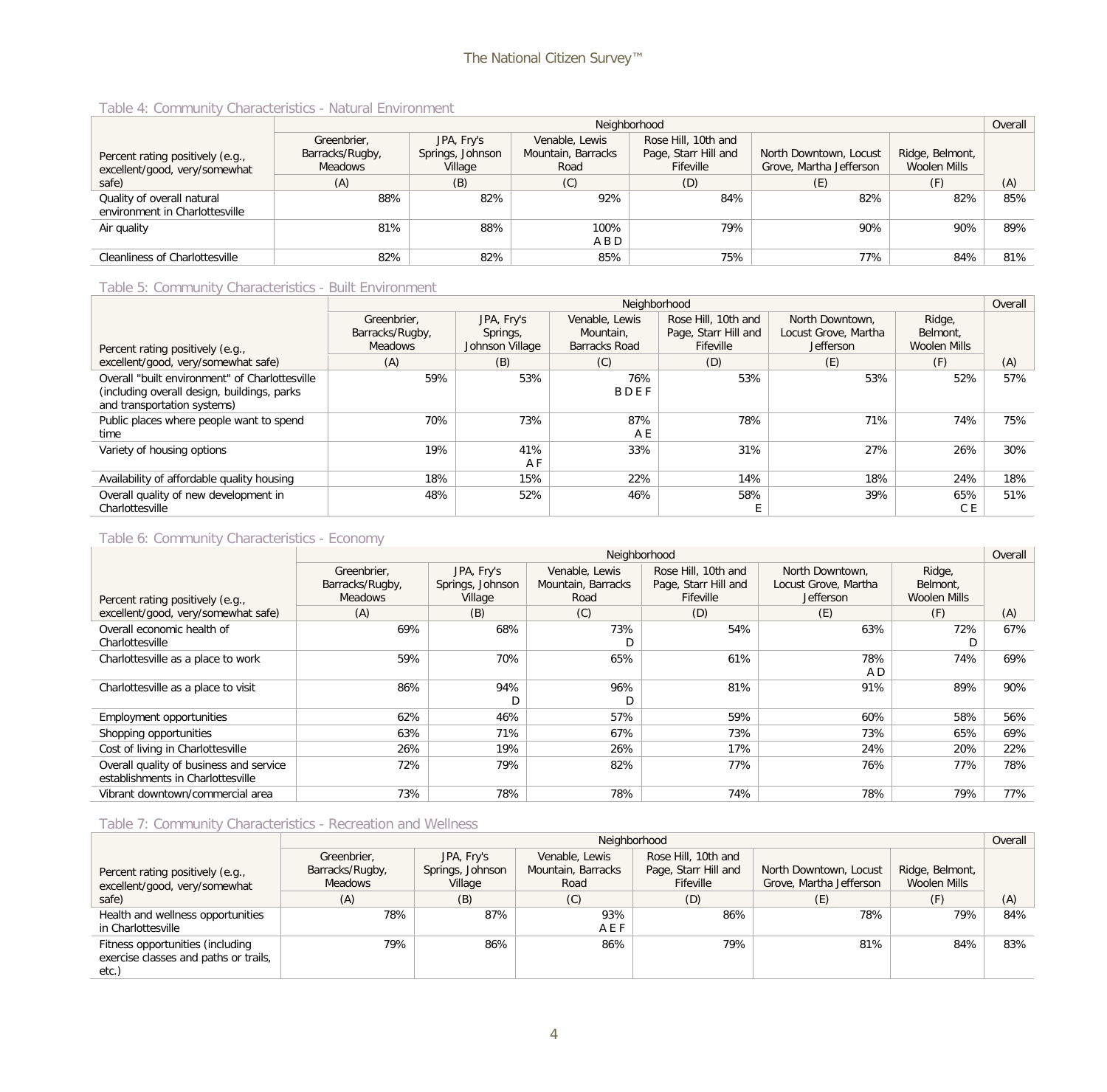|                                                                   |                                                  |                                           | Neighborhood                                 |                                                          |                                                   |                                 | Overall |
|-------------------------------------------------------------------|--------------------------------------------------|-------------------------------------------|----------------------------------------------|----------------------------------------------------------|---------------------------------------------------|---------------------------------|---------|
| Percent rating positively (e.g.,<br>excellent/good, very/somewhat | Greenbrier,<br>Barracks/Rugby,<br><b>Meadows</b> | JPA, Fry's<br>Springs, Johnson<br>Village | Venable, Lewis<br>Mountain, Barracks<br>Road | Rose Hill, 10th and<br>Page, Starr Hill and<br>Fifeville | North Downtown, Locust<br>Grove, Martha Jefferson | Ridge, Belmont,<br>Woolen Mills |         |
| safe)                                                             | (A)                                              | (B)                                       | (C)                                          | (D)                                                      | (E)                                               | (F)                             | (A)     |
| Recreational opportunities                                        | 86%                                              | 88%                                       | 83%                                          | 90%                                                      | 76%                                               | 87%                             | 85%     |
| Availability of affordable quality<br>food                        | 60%                                              | 76%<br>C D F                              | 58%                                          | 57%                                                      | 64%                                               | 58%                             | 64%     |
| Availability of affordable quality<br>health care                 | 74%                                              | 66%                                       | 68%                                          | 40%                                                      | 59%                                               | 59%                             | 61%     |
| Availability of preventive health<br>services                     | 78%                                              | 68%                                       | 68%                                          | 60%                                                      | 71%                                               | 65%                             | 68%     |
| Availability of affordable quality<br>mental health care          | 46%                                              | 38%                                       | 50%                                          | 45%                                                      | 40%                                               | 49%                             | 44%     |

#### Table 8: Community Characteristics - Education and Enrichment

|                                                            |                 |                  | Neighborhood       |                      |                         |                 | Overall |
|------------------------------------------------------------|-----------------|------------------|--------------------|----------------------|-------------------------|-----------------|---------|
|                                                            | Greenbrier,     | JPA, Fry's       | Venable, Lewis     | Rose Hill, 10th and  |                         |                 |         |
| Percent rating positively (e.g.,                           | Barracks/Rugby, | Springs, Johnson | Mountain, Barracks | Page, Starr Hill and | North Downtown, Locust  | Ridge, Belmont, |         |
| excellent/good, very/somewhat                              | <b>Meadows</b>  | Village          | Road               | Fifeville            | Grove, Martha Jefferson | Woolen Mills    |         |
| safe)                                                      | (A)             | (B)              | (C)                | (D)                  | (E)                     | (F)             | (A)     |
| Overall opportunities for education                        | 85%             | 89%              | 90%                | 79%                  | 83%                     | 68%             | 83%     |
| and enrichment                                             |                 |                  |                    |                      |                         |                 |         |
| Availability of affordable quality<br>child care/preschool | 39%             | 29%              | 35%                | 50%                  | 33%                     | 41%             | 38%     |
| K-12 education                                             | 81%             | 64%              | 90%                | 77%                  | 70%                     | 67%             | 73%     |
|                                                            |                 |                  | B                  |                      |                         |                 |         |
| Adult educational opportunities                            | 89%             | 76%              | 82%                | 71%                  | 80%                     | 70%             | 77%     |
|                                                            |                 |                  |                    |                      |                         |                 |         |
| Opportunities to attend<br>cultural/arts/music activities  | 85%             | 89%              | 79%                | 94%<br>C E           | 79%                     | 90%             | 86%     |

#### Table 9: Community Characteristics - Community Engagement

|                                                                                     |                                |                                | Neighborhood                         |                                             |                                         |                                    | Overall |
|-------------------------------------------------------------------------------------|--------------------------------|--------------------------------|--------------------------------------|---------------------------------------------|-----------------------------------------|------------------------------------|---------|
|                                                                                     | Greenbrier.<br>Barracks/Rugby, | JPA, Fry's<br>Springs, Johnson | Venable, Lewis<br>Mountain, Barracks | Rose Hill, 10th and<br>Page, Starr Hill and | North Downtown.<br>Locust Grove, Martha | Ridge,<br>Belmont.<br>Woolen Mills |         |
| Percent rating positively (e.g.,                                                    | <b>Meadows</b>                 | Village                        | Road                                 | Fifeville                                   | <b>Jefferson</b>                        |                                    |         |
| excellent/good, very/somewhat safe)                                                 | (A)                            | (B)                            | (C)                                  | (D)                                         | (E)                                     | (F)                                | (A)     |
| Opportunities to participate in social<br>events and activities                     | 86%                            | 76%                            | 72%                                  | 85%                                         | 80%                                     | 78%                                | 79%     |
| Opportunities to volunteer                                                          | 90%                            | 81%                            | 77%                                  | 86%                                         | 83%                                     | 90%                                | 84%     |
| Opportunities to participate in<br>community matters                                | 82%                            | 68%                            | 71%                                  | 75%                                         | 82%                                     | 84%                                | 77%     |
| Openness and acceptance of the<br>community toward people of diverse<br>backgrounds | 57%                            | 48%                            | 52%                                  | 55%                                         | 63%<br>B                                | 56%                                | 55%     |
| Neighborliness of residents in<br>Charlottesville                                   | 76%<br>B C                     | 58%                            | 52%                                  | 66%                                         | 67%                                     | 69%<br>◡                           | 64%     |

#### Table 10: Governance - General

|                                          |                 | Neighborhood    |                    |                      |                      |              |     |
|------------------------------------------|-----------------|-----------------|--------------------|----------------------|----------------------|--------------|-----|
|                                          | Greenbrier,     | JPA, Fry's      | Venable, Lewis     | Rose Hill, 10th and  | North Downtown,      | Ridge,       |     |
|                                          | Barracks/Rugby, | Springs,        | Mountain, Barracks | Page, Starr Hill and | Locust Grove, Martha | Belmont,     |     |
| Percent rating positively (e.g.,         | Meadows         | Johnson Village | Road               | Fifeville            | <b>Jefferson</b>     | Woolen Mills |     |
| excellent/good)                          | (A)             | (B)             | (C)                | (D)                  | (E)                  |              | (A) |
| The City of Charlottesville              | 69%             | 78%             | 69%                | 72%                  | 77%                  | 74%          | 74% |
| The value of services for the taxes paid | 55%             | 60%             | 69%                | 59%                  | 53%                  | 50%          | 57% |
| to Charlottesville                       |                 |                 |                    |                      |                      |              |     |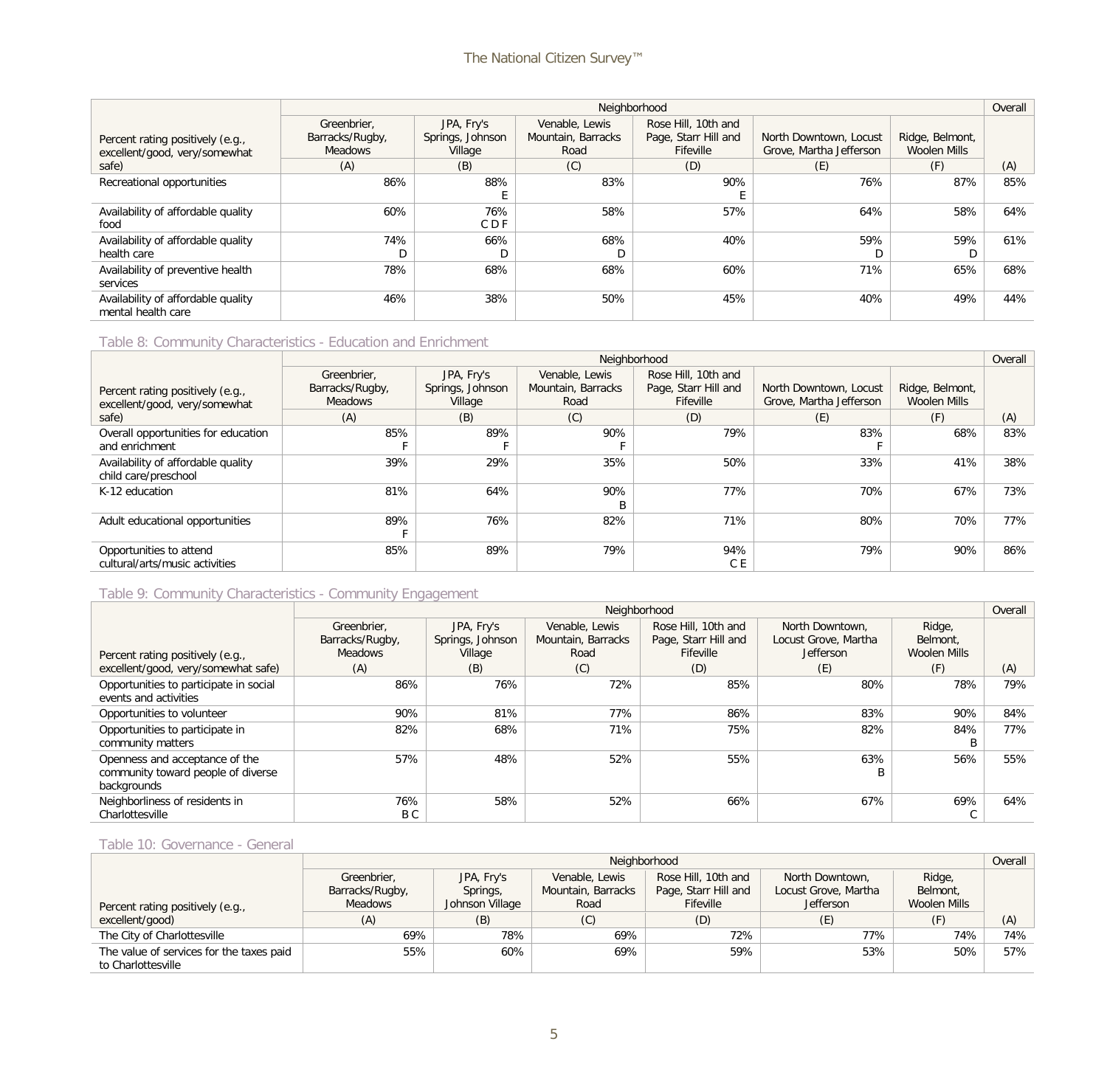|                                                                                                     |                                                  |                                           | Neighborhood                                 |                                                          |                                                             |                                    | Overall |
|-----------------------------------------------------------------------------------------------------|--------------------------------------------------|-------------------------------------------|----------------------------------------------|----------------------------------------------------------|-------------------------------------------------------------|------------------------------------|---------|
| Percent rating positively (e.g.,                                                                    | Greenbrier,<br>Barracks/Rugby,<br><b>Meadows</b> | JPA, Fry's<br>Springs,<br>Johnson Village | Venable, Lewis<br>Mountain, Barracks<br>Road | Rose Hill, 10th and<br>Page, Starr Hill and<br>Fifeville | North Downtown.<br>Locust Grove, Martha<br><b>Jefferson</b> | Ridge,<br>Belmont,<br>Woolen Mills |         |
| excellent/good)                                                                                     | (A)                                              | (B)                                       | (C)                                          | (D)                                                      | (E)                                                         | (F)                                | (A)     |
| The overall direction that Charlottesville<br>is taking                                             | 37%                                              | 52%                                       | 61%<br>A E                                   | 61%<br>A E                                               | 38%                                                         | 58%<br>A E                         | 52%     |
| The job Charlottesville government<br>does at welcoming citizen involvement                         | 52%                                              | 33%                                       | 55%<br>B                                     | 66%<br><b>BE</b>                                         | 41%                                                         | 60%<br>B <sub>E</sub>              | 50%     |
| Overall confidence in Charlottesville<br>government                                                 | 36%                                              | 46%                                       | 54%                                          | 61%<br>A E                                               | 38%                                                         | 48%                                | 47%     |
| Generally acting in the best interest of<br>the community                                           | 40%                                              | 41%                                       | 55%                                          | 58%                                                      | 40%                                                         | 50%                                | 46%     |
| Being honest                                                                                        | 30%                                              | 36%                                       | 62%<br>ABE                                   | 44%                                                      | 37%                                                         | 57%<br>ABE                         | 45%     |
| Treating all residents fairly                                                                       | 29%                                              | 26%                                       | 52%<br>A B                                   | 36%                                                      | 35%                                                         | 51%<br>A B                         | 39%     |
| Overall customer service by<br>Charlottesville employees (police,<br>receptionists, planners, etc.) | 78%<br>C                                         | 73%                                       | 58%                                          | 81%<br>С                                                 | 75%                                                         | 72%                                | 73%     |
| The Federal Government                                                                              | 34%                                              | 36%                                       | 38%                                          | 39%                                                      | 48%                                                         | 40%                                | 40%     |

#### Table 11: Governance - Safety

|                                                                               |                                |                        | Neighborhood                |                                             |                                         |                    | Overall |
|-------------------------------------------------------------------------------|--------------------------------|------------------------|-----------------------------|---------------------------------------------|-----------------------------------------|--------------------|---------|
|                                                                               | Greenbrier,<br>Barracks/Rugby, | JPA, Fry's<br>Springs, | Venable, Lewis<br>Mountain, | Rose Hill, 10th and<br>Page, Starr Hill and | North Downtown.<br>Locust Grove, Martha | Ridge,<br>Belmont, |         |
| Percent rating positively (e.g.,                                              | <b>Meadows</b>                 | Johnson Village        | Barracks Road               | Fifeville                                   | <b>Jefferson</b>                        | Woolen Mills       |         |
| excellent/good)                                                               | (A)                            | (B)                    | (C)                         | (D)                                         | (E)                                     | (F)                | (A)     |
| Police/Sheriff services                                                       | 67%                            | 60%                    | 72%                         | 70%                                         | 61%                                     | 70%                | 66%     |
| Fire services                                                                 | 96%                            | 88%                    | 96%                         | 94%                                         | 84%                                     | 92%                | 91%     |
| Ambulance or emergency medical services                                       | 95%                            | 86%                    | 96%                         | 98%                                         | 95%                                     | 95%                | 94%     |
|                                                                               |                                |                        |                             | B                                           |                                         |                    |         |
| Crime prevention                                                              | 57%                            | 54%                    | 61%                         | 65%                                         | 60%                                     | 81%                | 63%     |
|                                                                               |                                |                        |                             |                                             |                                         | ABE                |         |
| Fire prevention and education                                                 | 87%                            | 68%                    | 78%                         | 87%                                         | 74%                                     | 92%                | 80%     |
|                                                                               | B                              |                        |                             | <sub>R</sub>                                |                                         | B <sub>E</sub>     |         |
| Animal control                                                                | 70%                            | 71%                    | 77%                         | 80%                                         | 70%                                     | 82%                | 75%     |
| Emergency preparedness (services that                                         | 48%                            | 54%                    | 72%                         | 64%                                         | 52%                                     | 56%                | 57%     |
| prepare the community for natural disasters<br>or other emergency situations) |                                |                        | A                           |                                             |                                         |                    |         |

#### Table 12: Governance - Mobility

|                                |                                |                     |                                      | Neighborhood                                |                         |                                        | Overall |
|--------------------------------|--------------------------------|---------------------|--------------------------------------|---------------------------------------------|-------------------------|----------------------------------------|---------|
|                                | Greenbrier,<br>Barracks/Rugby, | JPA, Fry's Springs, | Venable, Lewis<br>Mountain, Barracks | Rose Hill, 10th and<br>Page, Starr Hill and | North Downtown, Locust  | Ridge, Belmont,<br><b>Woolen Mills</b> |         |
| Percent rating positively      | Meadows                        | Johnson Village     | Road                                 | Fifeville                                   | Grove, Martha Jefferson |                                        |         |
| (e.g., <i>excellent/qood</i> ) | (A)                            | (B)                 | (C)                                  | (D)                                         | (E)                     | (F)                                    | (A)     |
| Traffic enforcement            | 54%                            | 42%                 | 71%                                  | 69%                                         | 56%                     | 55%                                    | 56%     |
|                                |                                |                     | B                                    | B                                           |                         |                                        |         |
| Street repair                  | 57%                            | 44%                 | 54%                                  | 40%                                         | 56%                     | 46%                                    | 49%     |
| Street cleaning                | 61%                            | 73%                 | 71%                                  | 64%                                         | 60%                     | 61%                                    | 65%     |
| Street lighting                | 57%                            | 51%                 | 38%                                  | 43%                                         | 46%                     | 53%                                    | 48%     |
| Snow removal                   | 74%                            | 57%                 | 62%                                  | 66%                                         | 60%                     | 58%                                    | 62%     |
| Sidewalk maintenance           | 55%                            | 43%                 | 61%                                  | 44%                                         | 47%                     | 50%                                    | 49%     |
|                                |                                |                     | B                                    |                                             |                         |                                        |         |
| Traffic signal timing          | 41%                            | 42%                 | 49%                                  | 51%                                         | 47%                     | 50%                                    | 46%     |
| Bus or transit services        | 49%                            | 51%                 | 61%                                  | 61%                                         | 54%                     | 56%                                    | 55%     |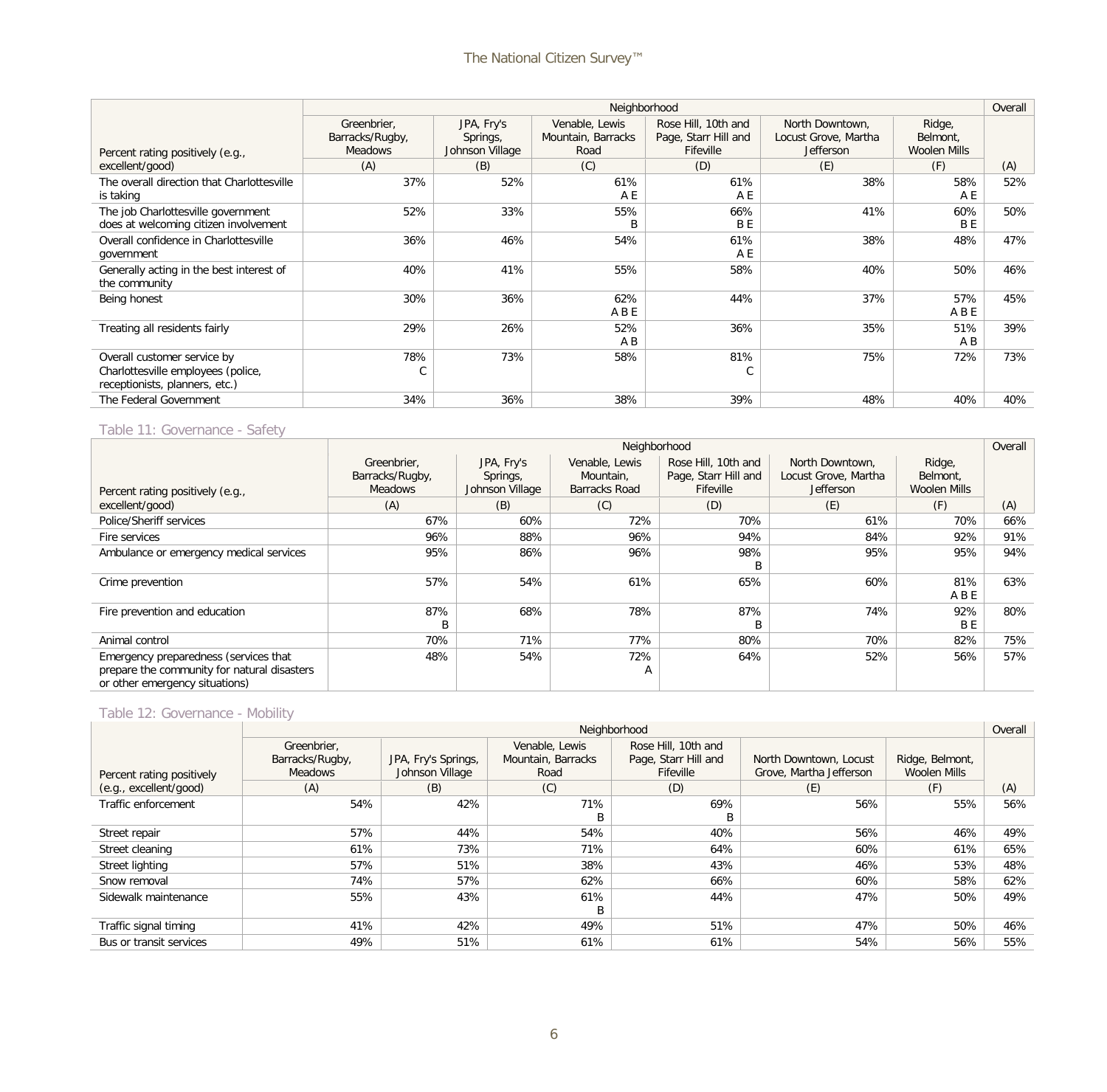#### Table 13: Governance - Natural Environment

|                                                                                  |                 |                  |                    | Neighborhood         |                      |                     | Overall |
|----------------------------------------------------------------------------------|-----------------|------------------|--------------------|----------------------|----------------------|---------------------|---------|
|                                                                                  | Greenbrier.     | JPA, Fry's       | Venable, Lewis     | Rose Hill, 10th and  | North Downtown,      |                     |         |
|                                                                                  | Barracks/Rugby, | Springs, Johnson | Mountain, Barracks | Page, Starr Hill and | Locust Grove, Martha | Ridge, Belmont,     |         |
| Percent rating positively (e.g.,                                                 | <b>Meadows</b>  | Village          | Road               | Fifeville            | Jefferson            | <b>Woolen Mills</b> |         |
| excellent/good)                                                                  | (A)             | (B)              | (C)                | (D)                  | (E)                  | (F)                 | (A)     |
| Garbage collection                                                               | 77%             | 77%              | 81%                | 79%                  | 85%                  | 87%                 | 81%     |
| Recycling                                                                        | 75%             | 76%              | 65%                | 76%                  | 70%                  | 73%                 | 72%     |
| Yard waste pick-up                                                               | 73%             | 71%              | 72%                | 76%                  | 68%                  | 71%                 | 72%     |
| Drinking water                                                                   | 78%             | 70%              | 68%                | 72%                  | 66%                  | 74%                 | 71%     |
| Preservation of natural areas such<br>as open space, farmlands and<br>greenbelts | 50%             | 61%              | 51%                | 41%                  | 52%                  | 48%                 | 52%     |

#### Table 14: Governance - Built Environment

|                                                        |                                   |                  |                    | Neighborhood                      |                         |                                        | Overall |
|--------------------------------------------------------|-----------------------------------|------------------|--------------------|-----------------------------------|-------------------------|----------------------------------------|---------|
|                                                        | Greenbrier,                       | JPA, Fry's       | Venable, Lewis     | Rose Hill, 10th and               |                         |                                        |         |
|                                                        | Barracks/Rugby,<br><b>Meadows</b> | Springs, Johnson | Mountain, Barracks | Page, Starr Hill and<br>Fifeville | North Downtown, Locust  | Ridge, Belmont,<br><b>Woolen Mills</b> |         |
| Percent rating positively (e.g.,                       |                                   | Village          | Road               |                                   | Grove, Martha Jefferson |                                        |         |
| excellent/good)                                        | (A)                               | (B)              | (C)                | (D)                               | (E)                     | (F)                                    | (A)     |
| Storm drainage                                         | 43%                               | 47%              | 63%                | 50%                               | 53%                     | 51%                                    | 51%     |
| Sewer services                                         | 67%                               | 77%              | 90%                | 82%                               | 75%                     | 87%                                    | 80%     |
|                                                        |                                   |                  | $\mathsf{A}$       |                                   |                         |                                        |         |
| Power (gas) utility                                    | 90%                               | 80%              | 87%                | 88%                               | 70%                     | 85%                                    | 82%     |
|                                                        |                                   |                  |                    |                                   |                         |                                        |         |
| Utility billing                                        | 84%                               | 80%              | 81%                | 76%                               | 74%                     | 73%                                    | 78%     |
| Land use, planning and<br>zoning                       | 33%                               | 35%              | 43%                | 41%                               | 36%                     | 31%                                    | 36%     |
| Code enforcement (weeds,<br>abandoned buildings, etc.) | 33%                               | 33%              | 36%                | 41%                               | 42%                     | 39%                                    | 38%     |
| Cable television                                       | 37%                               | 37%              | 52%                | 58%                               | 58%                     | 49%                                    | 48%     |

#### Table 15: Governance - Economy

|                           | Neighborhood                   |                     |                                      |                                             |                         |                 |     |  |  |
|---------------------------|--------------------------------|---------------------|--------------------------------------|---------------------------------------------|-------------------------|-----------------|-----|--|--|
|                           | Greenbrier,<br>Barracks/Rugby, | JPA, Fry's Springs, | Venable, Lewis<br>Mountain, Barracks | Rose Hill, 10th and<br>Page, Starr Hill and | North Downtown, Locust  | Ridge, Belmont, |     |  |  |
| Percent rating positively | Meadows                        | Johnson Village     | Road                                 | Fifeville                                   | Grove, Martha Jefferson | Woolen Mills    |     |  |  |
| (e.g., excellent/good)    |                                | (B)                 | (C)                                  | (D)                                         |                         |                 | (A) |  |  |
| Economic development      | 38%                            | 43%                 | 34%                                  | 52%                                         | 48%                     | 63%             | 48% |  |  |
|                           |                                |                     |                                      |                                             |                         | A B C           |     |  |  |

#### Table 16: Governance - Recreation and Wellness

|                                     |                                           |                                        |                                              | Neighborhood                                             |                                                   |                                 | Overall |
|-------------------------------------|-------------------------------------------|----------------------------------------|----------------------------------------------|----------------------------------------------------------|---------------------------------------------------|---------------------------------|---------|
| Percent rating positively           | Greenbrier.<br>Barracks/Rugby,<br>Meadows | JPA, Fry's Springs,<br>Johnson Village | Venable, Lewis<br>Mountain, Barracks<br>Road | Rose Hill, 10th and<br>Page, Starr Hill and<br>Fifeville | North Downtown, Locust<br>Grove, Martha Jefferson | Ridge, Belmont,<br>Woolen Mills |         |
| (e.g., excellent/good)              | (A)                                       | (B)                                    | (C)                                          | (D)                                                      | (E)                                               | (F)                             | (A)     |
| City parks                          | 87%                                       | 82%                                    | 83%                                          | 81%                                                      | 83%                                               | 82%                             | 83%     |
| Recreation programs or<br>classes   | 91%                                       | 70%                                    | 84%                                          | 83%                                                      | 85%                                               | 76%                             | 81%     |
| Recreation centers or<br>facilities | 77%                                       | 83%                                    | 87%                                          | 82%                                                      | 79%                                               | 84%                             | 82%     |
| Health services                     | 58%                                       | 73%                                    | 73%                                          | 78%<br>A                                                 | 70%                                               | 72%                             | 71%     |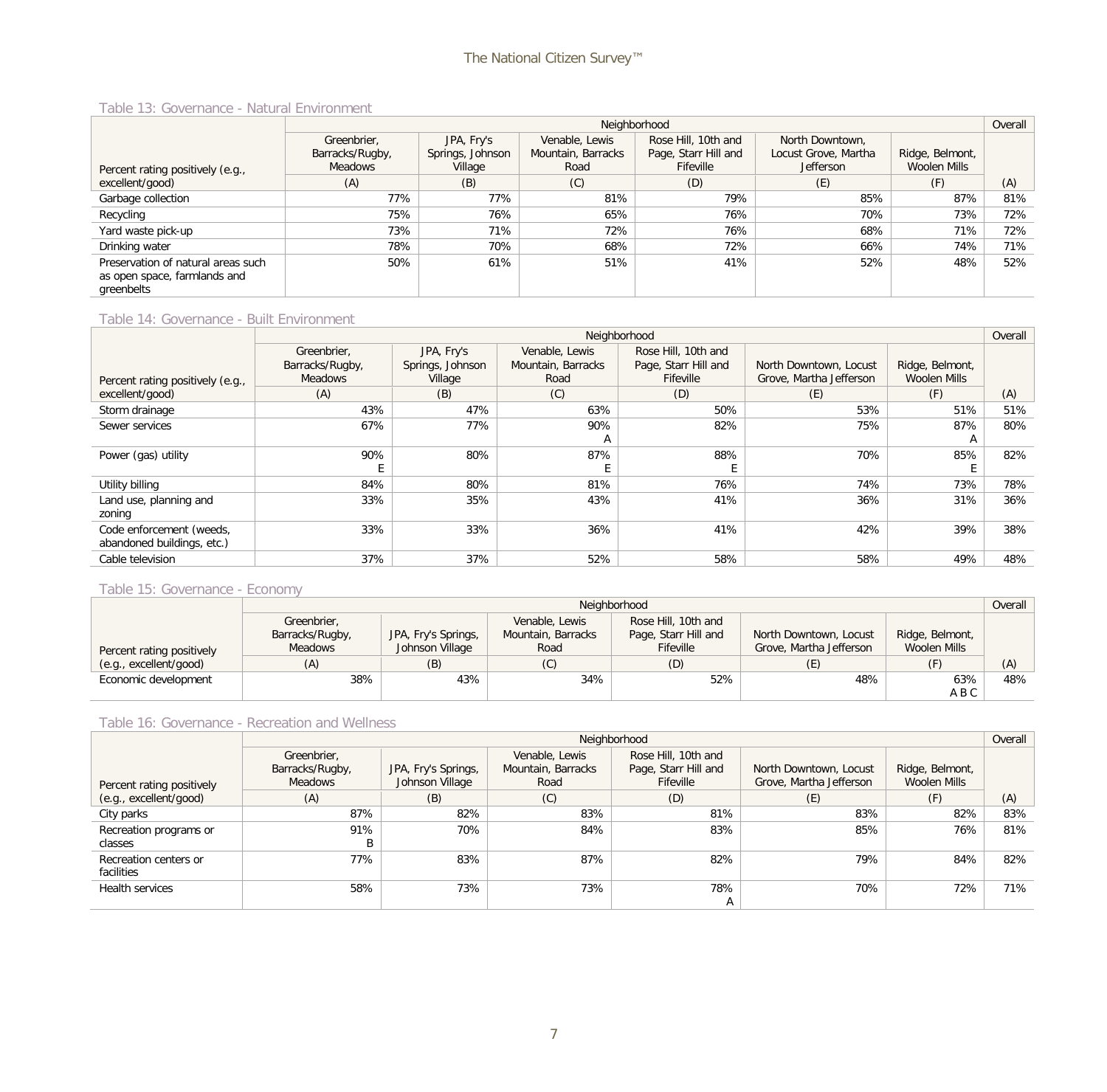#### Table 17: Governance - Education and Enrichment

|                           | Neighborhood    |                     |                    |                      |                         |                 |     |  |
|---------------------------|-----------------|---------------------|--------------------|----------------------|-------------------------|-----------------|-----|--|
|                           | Greenbrier,     |                     | Venable, Lewis     | Rose Hill, 10th and  |                         |                 |     |  |
|                           | Barracks/Rugby, | JPA, Fry's Springs, | Mountain, Barracks | Page, Starr Hill and | North Downtown, Locust  | Ridge, Belmont, |     |  |
| Percent rating positively | Meadows         | Johnson Village     | Road               | Fifeville            | Grove, Martha Jefferson | Woolen Mills    |     |  |
| (e.g., excellent/good)    | (A)             | (B)                 | (C)                | (D)                  |                         | (F)             | (A) |  |
| Public library services   | 95%             | 89%                 | 95%                | 94%                  | 86%                     | 93%             | 92% |  |
| City-sponsored special    | 71%             | 77%                 | 77%                | 75%                  | 73%                     | 70%             | 74% |  |
| events                    |                 |                     |                    |                      |                         |                 |     |  |

#### Table 18: Governance - Community Engagement

|                             |                 |                     |                    | Neighborhood         |                         |                 | Overall |
|-----------------------------|-----------------|---------------------|--------------------|----------------------|-------------------------|-----------------|---------|
|                             | Greenbrier,     |                     | Venable, Lewis     | Rose Hill, 10th and  |                         |                 |         |
|                             | Barracks/Rugby, | JPA, Fry's Springs, | Mountain, Barracks | Page, Starr Hill and | North Downtown, Locust  | Ridge, Belmont, |         |
| Percent rating positively   | Meadows         | Johnson Village     | Road               | Fifeville            | Grove, Martha Jefferson | Woolen Mills    |         |
| (e.g., excellent/good)      |                 | (B)                 | (C)                | (D)                  |                         |                 | (A)     |
| Public information services | $71\%$          | 64%                 | 74%                | 84%                  | 69%                     | 76%             | 72%     |
|                             |                 |                     |                    | B                    |                         |                 |         |

#### Table 19: Participation General

|                                                                                                       |                                           |                                           | Neighborhood                                 |                                                          |                                                      |                                    | Overall |
|-------------------------------------------------------------------------------------------------------|-------------------------------------------|-------------------------------------------|----------------------------------------------|----------------------------------------------------------|------------------------------------------------------|------------------------------------|---------|
| Percent rating positively (e.g.,<br>always/sometimes, more than once a                                | Greenbrier.<br>Barracks/Rugby,<br>Meadows | JPA, Fry's<br>Springs,<br>Johnson Village | Venable, Lewis<br>Mountain, Barracks<br>Road | Rose Hill, 10th and<br>Page, Starr Hill and<br>Fifeville | North Downtown,<br>Locust Grove, Martha<br>Jefferson | Ridge,<br>Belmont,<br>Woolen Mills |         |
| month, yes)                                                                                           | (A)                                       | (B)                                       | (C)                                          | (D)                                                      | (E)                                                  | (F)                                | (A)     |
| Sense of community                                                                                    | 62%                                       | 57%                                       | 57%                                          | 68%                                                      | 72%<br>B                                             | 63%                                | 63%     |
| Recommend living in Charlottesville to<br>someone who asks                                            | 76%                                       | 88%                                       | 85%                                          | 91%<br>$\overline{A}$                                    | 80%                                                  | 82%                                | 84%     |
| Remain in Charlottesville for the next five<br>years                                                  | 75%                                       | 67%<br>◡                                  | 42%                                          | 70%                                                      | 87%<br><b>BCD</b>                                    | 73%                                | 69%     |
| Contacted the City of Charlottesville (in-<br>person, phone, email or web) for help or<br>information | 52%                                       | 38%                                       | 27%                                          | 62%<br>B C                                               | 49%                                                  | 63%<br>B C                         | 47%     |

#### Table 20: Participation - Safety

|                                                                        |                                                  |                                           | Neighborhood                                 |                                                                 |                                                             |                                    | Overall |
|------------------------------------------------------------------------|--------------------------------------------------|-------------------------------------------|----------------------------------------------|-----------------------------------------------------------------|-------------------------------------------------------------|------------------------------------|---------|
| Percent rating positively (e.g.,<br>always/sometimes, more than once a | Greenbrier,<br>Barracks/Rugby,<br><b>Meadows</b> | JPA, Fry's<br>Springs,<br>Johnson Village | Venable, Lewis<br>Mountain, Barracks<br>Road | Rose Hill, 10th and<br>Page, Starr Hill and<br><b>Fifeville</b> | North Downtown,<br>Locust Grove, Martha<br><b>Jefferson</b> | Ridge,<br>Belmont,<br>Woolen Mills |         |
| month, yes)                                                            | (A)                                              | (B)                                       | (C)                                          | (D)                                                             | (E)                                                         | (F)                                | (A)     |
| Was NOT the victim of a crime                                          | 90%                                              | 95%<br>C D                                | 81%                                          | 83%                                                             | 95%<br>C D                                                  | 85%                                | 89%     |
| Did NOT report a crime                                                 | 76%                                              | 84%                                       | 79%                                          | 68%                                                             | 81%                                                         | 80%                                | 79%     |
| Stocked supplies in preparation for an<br>emergency                    | 63%                                              | 50%                                       | 62%                                          | 44%                                                             | 47%                                                         | 41%                                | 51%     |

#### Table 21: Participation - Mobility

|                                                                        |                                                  |                                           | Neighborhood                                 |                                                                 |                                                             |                                    | Overall |
|------------------------------------------------------------------------|--------------------------------------------------|-------------------------------------------|----------------------------------------------|-----------------------------------------------------------------|-------------------------------------------------------------|------------------------------------|---------|
| Percent rating positively (e.g.,<br>always/sometimes, more than once a | Greenbrier,<br>Barracks/Rugby,<br><b>Meadows</b> | JPA, Fry's<br>Springs,<br>Johnson Village | Venable, Lewis<br>Mountain, Barracks<br>Road | Rose Hill, 10th and<br>Page, Starr Hill and<br><b>Fifeville</b> | North Downtown,<br>Locust Grove, Martha<br><b>Jefferson</b> | Ridge,<br>Belmont,<br>Woolen Mills |         |
| month, yes)                                                            | (A)                                              | (B)                                       | (C)                                          | (D)                                                             | (E)                                                         | (F)                                | (A)     |
| Walked or biked instead of driving                                     | 63%                                              | 85%                                       | 79%                                          | 80%                                                             | 86%                                                         | 86%                                | 81%     |
|                                                                        |                                                  |                                           |                                              | $\mathsf{A}$                                                    |                                                             |                                    |         |
| Carpooled with other adults or children<br>instead of driving alone    | 46%                                              | 53%                                       | 36%                                          | 50%                                                             | 58%                                                         | 52%                                | 50%     |
| Used bus, rail, subway or other public                                 | 31%                                              | 59%                                       | 53%                                          | 58%                                                             | 37%                                                         | 28%                                | 45%     |
| transportation instead of driving                                      |                                                  | AEF                                       | A F                                          | AEF                                                             |                                                             |                                    |         |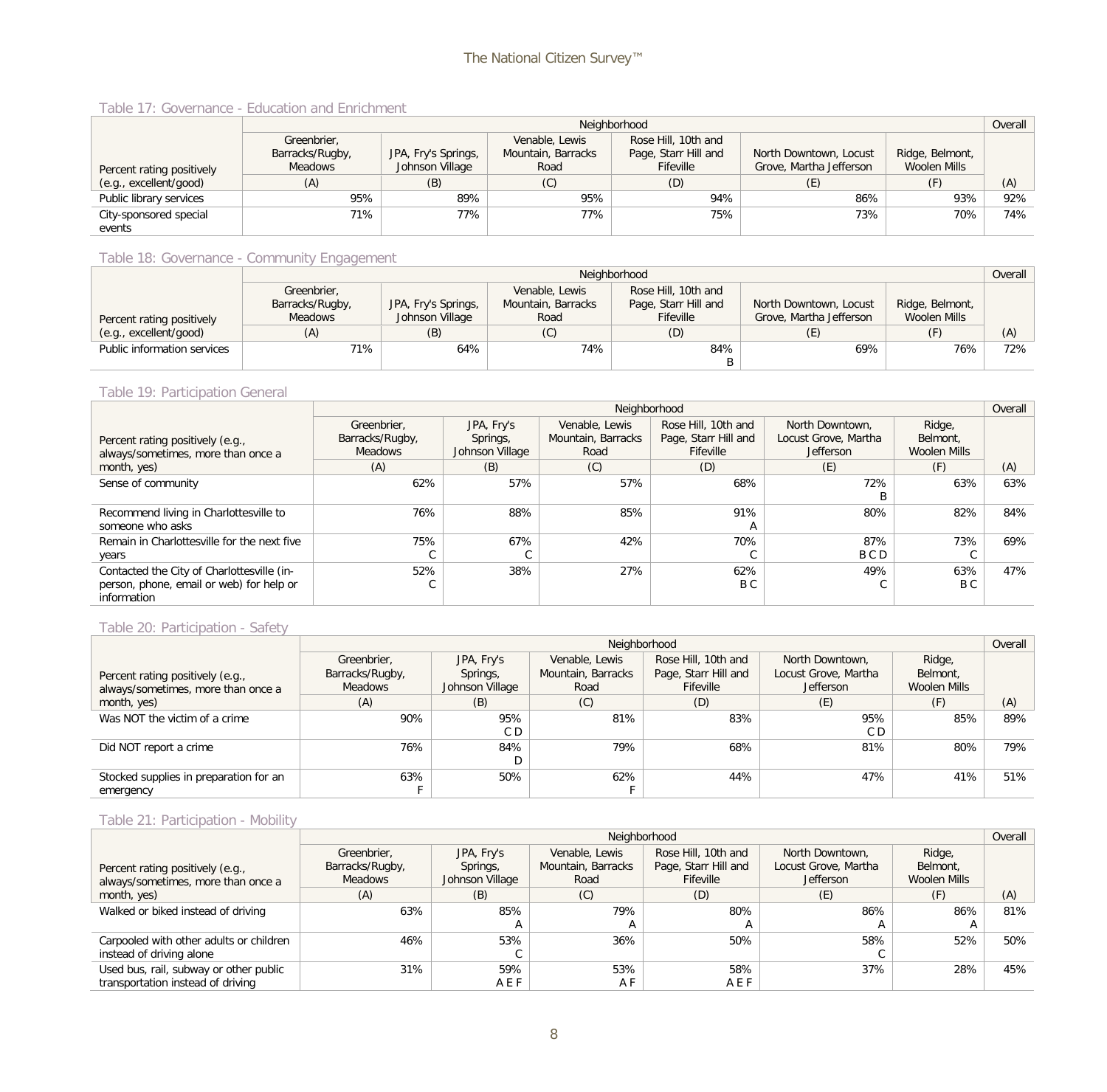#### Table 22: Participation - Natural Environment

|                                     |                 |                 | Neighborhood       |                      |                      |              | Overall |
|-------------------------------------|-----------------|-----------------|--------------------|----------------------|----------------------|--------------|---------|
|                                     | Greenbrier,     | JPA, Fry's      | Venable, Lewis     | Rose Hill, 10th and  | North Downtown,      | Ridge,       |         |
| Percent rating positively (e.g.,    | Barracks/Rugby, | Springs,        | Mountain, Barracks | Page, Starr Hill and | Locust Grove, Martha | Belmont,     |         |
| always/sometimes, more than once a  | Meadows         | Johnson Village | Road               | Fifeville            | <b>Jefferson</b>     | Woolen Mills |         |
| month, yes)                         | (A)             | (B)             | (C)                | (D)                  | (E)                  | (F)          | (A)     |
| Recycle at home                     | 100%            | 86%             | 78%                | 87%                  | 96%                  | 88%          | 89%     |
|                                     | BCDF            |                 |                    |                      | v                    |              |         |
| Made efforts to make your home more | 87%             | 69%             | 51%                | 82%                  | 67%                  | 74%          | 70%     |
| energy efficient                    | <b>BCE</b>      |                 |                    |                      | v                    |              |         |
| Made efforts to conserve water      | 88%             | 78%             | 61%                | 85%                  | 82%                  | 77%          | 78%     |
|                                     | $\sim$          |                 |                    | $\sim$               | ◡                    |              |         |

#### Table 23: Participation - Built Environment

|                                    |                 |                 | Neighborhood       |                      |                      |              | Overall |
|------------------------------------|-----------------|-----------------|--------------------|----------------------|----------------------|--------------|---------|
|                                    | Greenbrier,     | JPA, Fry's      | Venable, Lewis     | Rose Hill, 10th and  | North Downtown,      | Ridge,       |         |
| Percent rating positively (e.g.,   | Barracks/Rugby, | Springs,        | Mountain, Barracks | Page, Starr Hill and | Locust Grove, Martha | Belmont,     |         |
| always/sometimes, more than once a | Meadows         | Johnson Village | Road               | Fifeville            | <b>Jefferson</b>     | Woolen Mills |         |
| month, yes)                        | (A)             | (B)             | (C)                | (D)                  | (E)                  | (F)          | (A)     |
| NOT under housing cost stress      | 72%             | 54%             | 50%                | 53%                  | 80%                  | 70%          | 63%     |
|                                    | B C             |                 |                    |                      | B C D                | B C          |         |
| Did NOT observe a code violation   | 50%             | 60%             | 65%                | 43%                  | 59%                  | 45%          | 54%     |
|                                    |                 |                 | D F                |                      |                      |              |         |

#### Table 24: Participation - Economy

|                                                                          |                                                  |                                           | Neighborhood                                 |                                                          |                                                             |                                    | Overall |
|--------------------------------------------------------------------------|--------------------------------------------------|-------------------------------------------|----------------------------------------------|----------------------------------------------------------|-------------------------------------------------------------|------------------------------------|---------|
| Percent rating positively (e.g.,<br>always/sometimes, more than once a   | Greenbrier,<br>Barracks/Rugby,<br><b>Meadows</b> | JPA, Fry's<br>Springs,<br>Johnson Village | Venable, Lewis<br>Mountain, Barracks<br>Road | Rose Hill, 10th and<br>Page, Starr Hill and<br>Fifeville | North Downtown,<br>Locust Grove, Martha<br><b>Jefferson</b> | Ridge,<br>Belmont,<br>Woolen Mills |         |
| month, yes)                                                              | (A)                                              | (B)                                       | (C)                                          | (D)                                                      | (E)                                                         | (F)                                | (A)     |
| Purchase goods or services from a<br>business located in Charlottesville | 100%                                             | 97%                                       | 98%                                          | 94%                                                      | 98%                                                         | 98%                                | 97%     |
| Economy will have positive impact on<br>income                           | 25%                                              | 15%                                       | 30%                                          | 19%                                                      | 28%                                                         | 30%                                | 24%     |
| Work in Charlottesville                                                  | 61%                                              | 78%<br>A C                                | 62%                                          | 80%<br>A C                                               | 69%                                                         | 75%                                | 72%     |

#### Table 25: Participation - Recreation and Wellness

|                                                                        |                                                  |                                           | Neighborhood                                 |                                                          |                                                      |                                    | Overall |
|------------------------------------------------------------------------|--------------------------------------------------|-------------------------------------------|----------------------------------------------|----------------------------------------------------------|------------------------------------------------------|------------------------------------|---------|
| Percent rating positively (e.g.,<br>always/sometimes, more than once a | Greenbrier.<br>Barracks/Rugby,<br><b>Meadows</b> | JPA, Fry's<br>Springs,<br>Johnson Village | Venable, Lewis<br>Mountain, Barracks<br>Road | Rose Hill, 10th and<br>Page, Starr Hill and<br>Fifeville | North Downtown.<br>Locust Grove, Martha<br>Jefferson | Ridge,<br>Belmont,<br>Woolen Mills |         |
| month, yes)                                                            | (A)                                              | (B)                                       | (C)                                          | (D)                                                      | (E)                                                  | (F)                                | (A)     |
| Used Charlottesville recreation centers<br>or their services           | 62%                                              | 55%                                       | 48%                                          | 58%                                                      | 65%                                                  | 60%                                | 58%     |
| Visited a neighborhood park or City<br>park                            | 84%                                              | 82%                                       | 73%                                          | 85%                                                      | 88%                                                  | 91%                                | 84%     |
| Eat at least 5 portions of fruits and<br>vegetables a day              | 81%                                              | 85%                                       | 83%                                          | 82%                                                      | 81%                                                  | 88%                                | 83%     |
| Participate in moderate or vigorous<br>physical activity               | 82%                                              | 88%                                       | 84%                                          | 91%                                                      | 89%                                                  | 90%                                | 88%     |
| Reported being in "very good" or<br>"excellent" health                 | 64%                                              | 77%<br>D                                  | 80%<br>A D                                   | 52%                                                      | 70%                                                  | 73%                                | 71%     |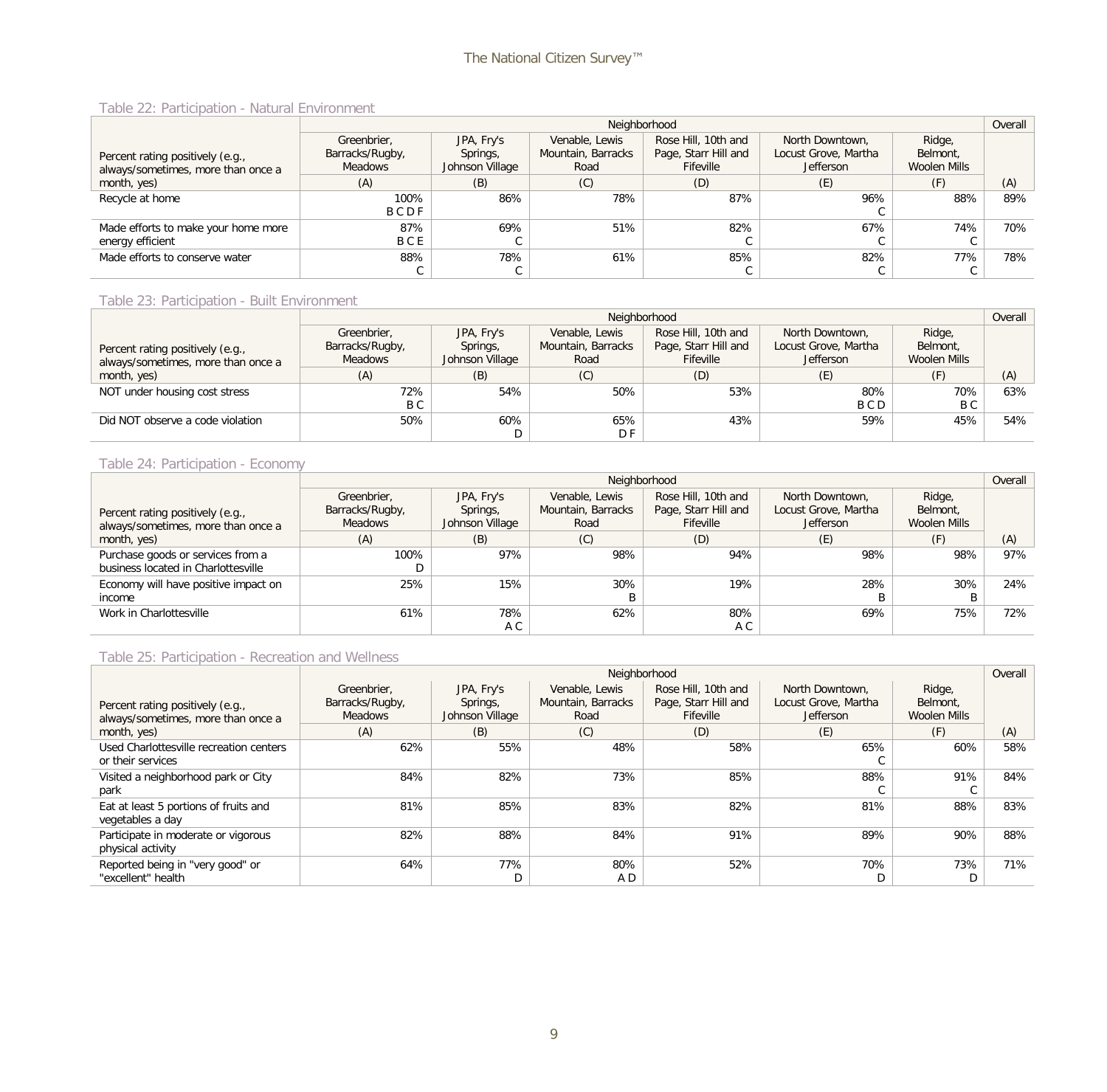#### Table 26: Participation - Education and Enrichment

|                                          | Neighborhood    |                 |                    |                      |                      |              |     |
|------------------------------------------|-----------------|-----------------|--------------------|----------------------|----------------------|--------------|-----|
|                                          | Greenbrier,     | JPA, Fry's      | Venable, Lewis     | Rose Hill, 10th and  | North Downtown.      | Ridge,       |     |
| Percent rating positively (e.g.,         | Barracks/Rugby, | Springs,        | Mountain, Barracks | Page, Starr Hill and | Locust Grove, Martha | Belmont,     |     |
| always/sometimes, more than once a       | <b>Meadows</b>  | Johnson Village | Road               | Fifeville            | <b>Jefferson</b>     | Woolen Mills |     |
| month, yes)                              | (A)             | (B)             | (C)                | (D)                  | (E)                  | (F)          | (A) |
| Used Charlottesville public libraries or | 69%             | 52%             | 40%                | 57%                  | 64%                  | 73%          | 59% |
| their services                           | B C             |                 |                    |                      | ◡                    | B C          |     |
| Attended a City-sponsored event          | 71%             | 55%             | 51%                | 60%                  | 74%                  | 74%          | 64% |
|                                          |                 |                 |                    |                      | B C                  | B C          |     |

#### Table 27: Participation - Community Engagement

|                                                                                                            |                                                  |                                           | Neighborhood                                 |                                                          |                                                             |                                           | Overall |
|------------------------------------------------------------------------------------------------------------|--------------------------------------------------|-------------------------------------------|----------------------------------------------|----------------------------------------------------------|-------------------------------------------------------------|-------------------------------------------|---------|
| Percent rating positively (e.g.,<br>always/sometimes, more than once a                                     | Greenbrier.<br>Barracks/Rugby,<br><b>Meadows</b> | JPA, Fry's<br>Springs,<br>Johnson Village | Venable, Lewis<br>Mountain, Barracks<br>Road | Rose Hill, 10th and<br>Page, Starr Hill and<br>Fifeville | North Downtown.<br>Locust Grove, Martha<br><b>Jefferson</b> | Ridge,<br>Belmont,<br><b>Woolen Mills</b> |         |
| month, yes)                                                                                                | (A)                                              | (B)                                       | (C)                                          | (D)                                                      | (E)                                                         | (F)                                       | (A)     |
| Campaigned or advocated for an issue,<br>cause or candidate                                                | 40%                                              | 22%                                       | 23%                                          | 41%<br>B C                                               | 42%<br>B C                                                  | 36%                                       | 33%     |
| Contacted Charlottesville elected officials<br>(in-person, phone, email or web) to<br>express your opinion | 28%<br>B C                                       | 11%                                       | 10%                                          | 35%<br>B C                                               | 29%<br>B C                                                  | 26%<br>B C                                | 22%     |
| Volunteered your time to some<br>group/activity in Charlottesville                                         | 70%<br>B <sub>D</sub>                            | 41%                                       | 58%<br>B                                     | 49%                                                      | 64%<br>B                                                    | 54%                                       | 55%     |
| Participated in a club                                                                                     | 36%                                              | 36%                                       | 39%                                          | 25%                                                      | 37%                                                         | 31%                                       | 35%     |
| Talked to or visited with your immediate<br>neighbors                                                      | 94%<br>B C                                       | 62%                                       | 62%                                          | 93%<br>B C                                               | 97%<br>B C                                                  | 87%<br>B C                                | 80%     |
| Done a favor for a neighbor                                                                                | 93%<br>B C D                                     | 62%                                       | 58%                                          | 69%                                                      | 83%<br>B C                                                  | 78%<br>B <sub>C</sub>                     | 72%     |
| Attended a local public meeting                                                                            | 39%<br>B                                         | 12%                                       | 22%                                          | 39%<br>B C                                               | 39%<br>B C                                                  | 34%<br>B                                  | 29%     |
| Watched (online or on television) a local<br>public meeting                                                | 52%<br>B C                                       | 22%                                       | 24%                                          | 64%<br><b>BCF</b>                                        | 54%<br>B C                                                  | 43%<br>B C                                | 41%     |
| Read or watch local news (via television,<br>paper, computer, etc.)                                        | 87%<br>B C                                       | 64%                                       | 69%                                          | 85%<br>B C                                               | 75%                                                         | 80%<br>B                                  | 76%     |
| Vote in local elections                                                                                    | 100%<br>B C D                                    | 64%                                       | 86%<br>B                                     | 80%<br>B                                                 | 89%<br>B                                                    | 93%<br>B                                  | 84%     |

#### Table 28: Community Focus Areas

|                                                                                                                              |                                                  |                                           | Neighborhood                                 |                                                          |                                                             |                                    | Overall |
|------------------------------------------------------------------------------------------------------------------------------|--------------------------------------------------|-------------------------------------------|----------------------------------------------|----------------------------------------------------------|-------------------------------------------------------------|------------------------------------|---------|
| Percent rating positively (e.g., essential/very                                                                              | Greenbrier,<br>Barracks/Rugby,<br><b>Meadows</b> | JPA, Fry's<br>Springs,<br>Johnson Village | Venable, Lewis<br>Mountain, Barracks<br>Road | Rose Hill, 10th and<br>Page, Starr Hill and<br>Fifeville | North Downtown,<br>Locust Grove, Martha<br><b>Jefferson</b> | Ridge,<br>Belmont,<br>Woolen Mills |         |
| important)                                                                                                                   | (A)                                              | (B)                                       | (C)                                          | (D)                                                      | (E)                                                         | (F)                                | (A)     |
| Overall feeling of safety in Charlottesville                                                                                 | 77%                                              | 85%                                       | 80%                                          | 82%                                                      | 81%                                                         | 73%                                | 80%     |
| Overall ease of getting to the places you<br>usually have to visit                                                           | 80%                                              | 79%                                       | 78%                                          | 79%                                                      | 74%                                                         | 73%                                | 77%     |
| Quality of overall natural environment in<br>Charlottesville                                                                 | 78%                                              | 74%                                       | 73%                                          | 77%                                                      | 76%                                                         | 81%                                | 76%     |
| Overall "built environment" of Charlottesville<br>(including overall design, buildings, parks<br>and transportation systems) | 73%                                              | 75%                                       | 65%                                          | 61%                                                      | 80%                                                         | 78%                                | 73%     |
| Health and wellness opportunities in<br>Charlottesville                                                                      | 70%                                              | 60%                                       | 66%                                          | 73%                                                      | 76%                                                         | 77%<br>B                           | 70%     |
| Overall opportunities for education and<br>enrichment                                                                        | 75%                                              | 79%                                       | 74%                                          | 84%                                                      | 89%<br>A C                                                  | 88%                                | 82%     |
| Overall economic health of Charlottesville                                                                                   | 87%                                              | 81%                                       | 86%                                          | 92%                                                      | 89%                                                         | 92%<br>B                           | 87%     |
| Sense of community                                                                                                           | 81%                                              | 72%                                       | 79%                                          | 82%                                                      | 89%                                                         | 87%<br>B                           | 81%     |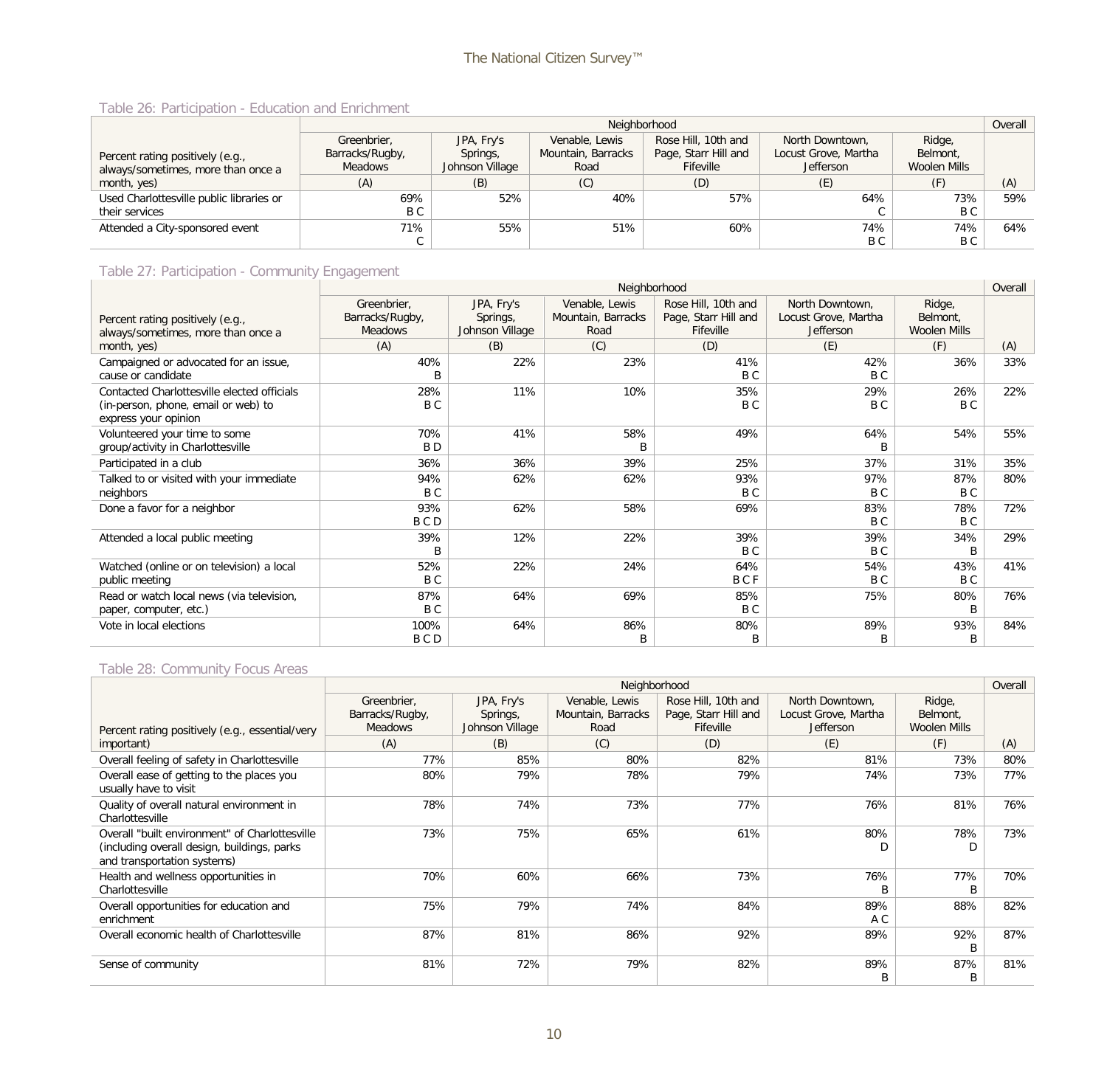#### Table 29: City Priorities

|                                                                                                                                                                      |                                                  |                                              | Neighborhood                                        |                                                          |                                                      |                                           | Overall |
|----------------------------------------------------------------------------------------------------------------------------------------------------------------------|--------------------------------------------------|----------------------------------------------|-----------------------------------------------------|----------------------------------------------------------|------------------------------------------------------|-------------------------------------------|---------|
| For each of the following, please indicate how much<br>of a priority, if at all, each area should be to the<br>City: (Percent rating as "high priority" or "moderate | Greenbrier.<br>Barracks/Rugby,<br><b>Meadows</b> | JPA, Fry's<br>Springs,<br>Johnson<br>Village | Venable, Lewis<br>Mountain,<br><b>Barracks Road</b> | Rose Hill, 10th<br>and Page, Starr<br>Hill and Fifeville | North Downtown.<br>Locust Grove,<br>Martha Jefferson | Ridge,<br>Belmont,<br><b>Woolen Mills</b> |         |
| priority").                                                                                                                                                          | (A)                                              | (B)                                          | (C)                                                 | (D)                                                      | (E)                                                  | (F)                                       | (A)     |
| Prepare students for academic and vocational<br><b>SUCCESS</b>                                                                                                       | 94%                                              | 98%                                          | 97%                                                 | 94%                                                      | 96%                                                  | 94%                                       | 96%     |
| Prepare residents for the workforce                                                                                                                                  | 82%                                              | 91%                                          | 96%<br>A                                            | 89%                                                      | 88%                                                  | 91%                                       | 90%     |
| Increase affordable housing options                                                                                                                                  | 89%                                              | 91%                                          | 97%<br>F                                            | 94%                                                      | 91%                                                  | 85%                                       | 91%     |
| Enhance financial health of residents                                                                                                                                | 68%                                              | 92%<br>A E                                   | 82%                                                 | 78%                                                      | 79%                                                  | 80%                                       | 81%     |
| Intentionally address issues of race and equity                                                                                                                      | 88%                                              | 84%                                          | 83%                                                 | 84%                                                      | 82%                                                  | 90%                                       | 85%     |
| Reduce adverse impact from sudden injury and<br>illness and the effects of chronic disease                                                                           | 59%                                              | 66%                                          | 63%                                                 | 76%<br>F                                                 | 66%                                                  | 52%                                       | 64%     |
| Meet the safety needs of victims and reduce the risk<br>of re-occurrence/re-victimization                                                                            | 80%                                              | 83%                                          | 86%                                                 | 89%                                                      | 85%                                                  | 84%                                       | 84%     |
| Improve community health and safety outcomes by<br>connecting residents with effective resources                                                                     | 83%                                              | 86%                                          | 78%                                                 | 89%                                                      | 85%                                                  | 87%                                       | 85%     |
| Reduce the occurrence of crime, traffic violations<br>and accidents in the community                                                                                 | 79%<br>$\mathcal{C}$                             | 76%<br>$\mathsf{C}$                          | 56%                                                 | 82%<br>C.                                                | 70%                                                  | 80%<br>$\mathsf{C}$                       | 73%     |
| Engage in robust and context sensitive urban<br>planning and implementation                                                                                          | 80%                                              | 85%                                          | 78%                                                 | 83%                                                      | 85%                                                  | 84%                                       | 83%     |
| Provide reliable and high quality infrastructure                                                                                                                     | 90%<br>D                                         | 83%                                          | 81%                                                 | 72%                                                      | 92%<br>D                                             | 94%<br>C D                                | 85%     |
| Provide a variety of transportation and mobility<br>options                                                                                                          | 89%                                              | 77%                                          | 83%                                                 | 91%<br>B                                                 | 84%                                                  | 88%                                       | 85%     |
| Be responsible stewards of natural resources                                                                                                                         | 89%                                              | 85%                                          | 80%                                                 | 96%<br>$\mathsf{C}$                                      | 95%<br>B C                                           | 85%                                       | 88%     |
| Protect historic and cultural resources                                                                                                                              | 76%                                              | 80%                                          | 78%                                                 | 70%                                                      | 75%                                                  | 73%                                       | 76%     |
| Attract and cultivate a variety of businesses                                                                                                                        | 86%                                              | 81%                                          | 82%                                                 | 83%                                                      | 84%                                                  | 84%                                       | 83%     |
| Grow and retain viable businesses                                                                                                                                    | 81%                                              | 78%                                          | 72%                                                 | 85%                                                      | 80%                                                  | 91%<br>$\mathsf{C}$                       | 81%     |
| Promote tourism through effective marketing                                                                                                                          | 58%                                              | 63%                                          | 65%                                                 | 73%                                                      | 56%                                                  | 76%<br>E                                  | 65%     |
| Integrate effective business practices and strong<br>fiscal policies                                                                                                 | 74%                                              | 65%                                          | 76%                                                 | 81%<br><sub>R</sub>                                      | 75%                                                  | 86%<br>B                                  | 75%     |
| Provide responsive customer service                                                                                                                                  | 91%<br>B <sub>C</sub>                            | 75%<br>C                                     | 56%                                                 | 92%<br>B C                                               | 80%<br>$\mathsf{C}$                                  | 85%<br>$\mathsf{C}$                       | 79%     |
| Foster effective community engagement                                                                                                                                | 85%                                              | 75%                                          | 77%                                                 | 81%                                                      | 89%<br><sub>R</sub>                                  | 79%                                       | 81%     |

### Table 30: Progress toward City Priorities

|                                                            |                 |            | Neighborhood   |                    |                  |              | Overall |
|------------------------------------------------------------|-----------------|------------|----------------|--------------------|------------------|--------------|---------|
|                                                            |                 | JPA, Fry's |                |                    |                  |              |         |
| For each of the following, please indicate to what extent, | Greenbrier.     | Springs,   | Venable, Lewis | Rose Hill, 10th    | North Downtown.  | Ridge,       |         |
| if at all, you believe the City is making progress towards | Barracks/Rugby, | Johnson    | Mountain.      | and Page, Starr    | Locust Grove.    | Belmont.     |         |
| meeting each area: (Percent rating as "significant         | <b>Meadows</b>  | Village    | Barracks Road  | Hill and Fifeville | Martha Jefferson | Woolen Mills |         |
| progress" or "some progress").                             | (A)             | (B)        | (C)            | (D)                | (E)              | (F)          | (A)     |
| Prepare students for academic and vocational success       | 89%             | 88%        | 85%            | 75%                | 61%              | 77%          | 79%     |
|                                                            |                 |            |                |                    |                  |              |         |
| Prepare residents for the workforce                        | 76%             | 73%        | 69%            | 64%                | 60%              | 65%          | 68%     |
| Increase affordable housing options                        | 40%             | 25%        | 48%            | 48%                | 29%              | 35%          | 37%     |
|                                                            |                 |            | B              | B                  |                  |              |         |
| Enhance financial health of residents                      | 42%             | 37%        | 43%            | 40%                | 42%              | 26%          | 38%     |
| Intentionally address issues of race and equity            | 60%             | 40%        | 72%            | 59%                | 57%              | 62%          | 57%     |
|                                                            |                 |            | B              |                    |                  | B            |         |